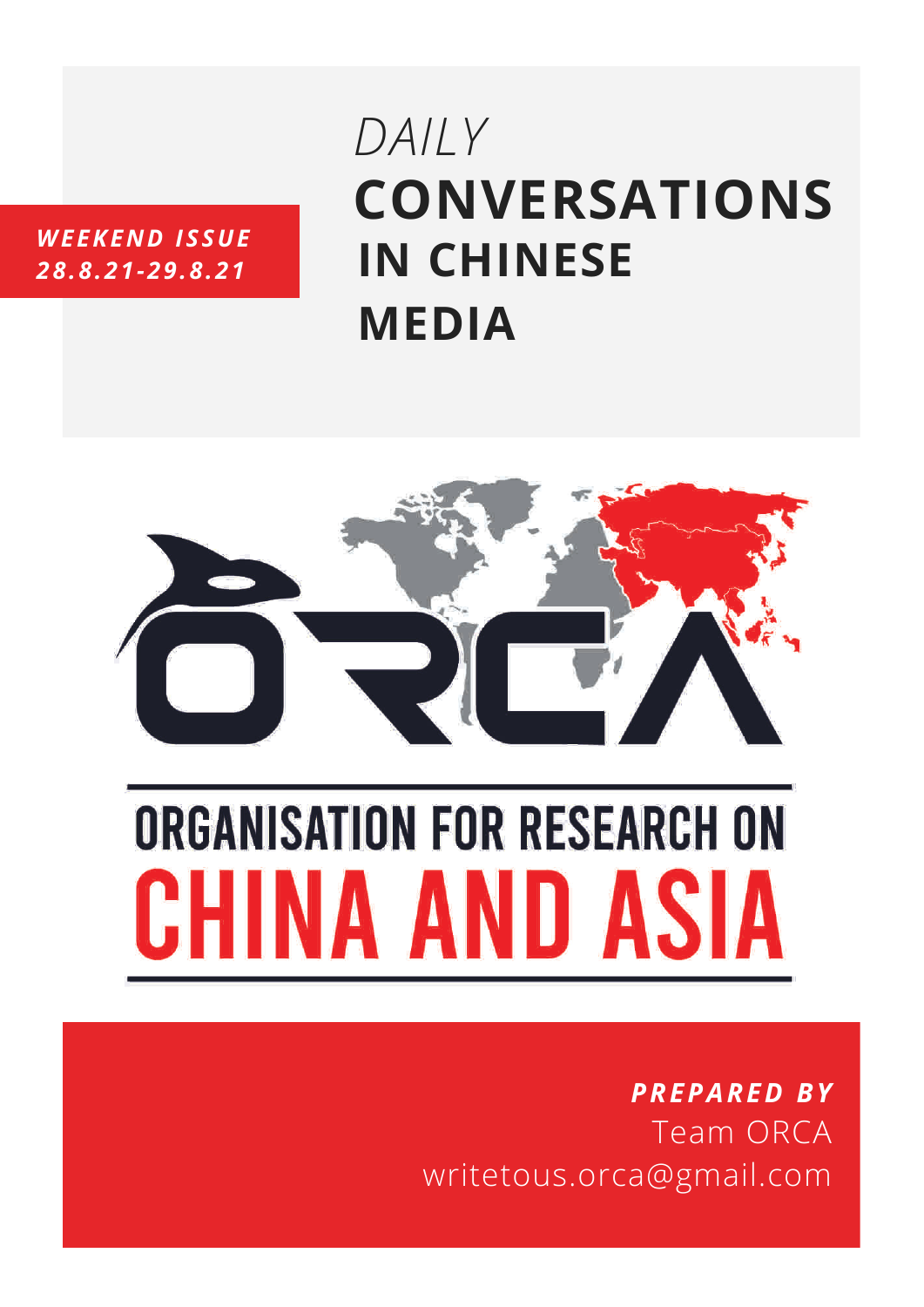#### **I. Social Media Chatter in China**

- **Zhao Wei removed from Chinese media:** One of China's most famous actresses, Zhai Wei, has been [removed](https://www.whatsonweibo.com/why-zhao-wei-vicky-zhaos-name-removed-from-chinas-online-channels/) from online channels in China. The same marks another major earthquake in Chinese entertainment industry; on Weibo itself, Zhao has over 85.6 million followers. "Zhao Wei Withdraws from Companies" (#赵薇接连退出多家公司#) received over 240 million views on Friday. Another related topic, namely "Zhao Wei's Super Topic Shut Down" (#赵 薇超话被封#) received over 970 million views. Her removal could be linked with the scandal involving the fallen Hangzhou Party chief Zhou Jiangyong (read out report from 24.8.21)
- **"entertainment circles earthquake" takes places in Chinese entertainment circles:** Following Zhao Wei's removal from Chinese media, the actress Zheng Shuang (郑爽) was slapped with a US\$46.1 million tax evasion fine (her name was also wiped off various platforms & online fan groups were closed), while her ex-partner Zhang Heng (张恒) also became a target of an investigation. The online fan group of Chinese singer-songwriter Henry Huo (霍尊) was removed. The work of the famous musician (and cofounder of Alibaba Music Group) Gao Xiaosong (高晓松) was also taken offline. Chinese authorities are targeting celebrities in the entertainment industry and are giving off a strong signal that these influential people cannot get away with immoral or illegal acts.

#### **II. News in China**

- Tax Bureau of the Ministry of Finance of India has [imposed](https://cacs.mofcom.gov.cn/cacscms/article/ckys?articleId=170459&type=) anti-dumping duties on China's natural mica pearlescent industrial pigments. Concurrently, Department of Internal Market Protection of the Eurasian Economic Commission has imposed anti-dumping duties on Chinese aluminum kitchenware.
- Pakistan-China Institute of Pakistan (PCI) organized a webinar on topics related to the origin of the new coronavirus and international cooperation. Mushahid Hussain Sayed, chairman of the Senate Foreign Affairs Committee of Pakistan, [stated](https://news.cctv.com/2021/08/29/ARTIYFbLZiAUDj3BLSlQsONc210829.shtml) at the meeting that the US government's politically motivated investigation of the new coronavirus traceability has led to the "demonization" of China.
- In continued efforts to promote vaccine diplomacy, post approval of the Central Military Commission and at the request of the Bangladeshi army, a batch of Covid vaccines assisted by the Chinese People's Liberation Army to the Bangladeshi army was delivered to Bangladesh.